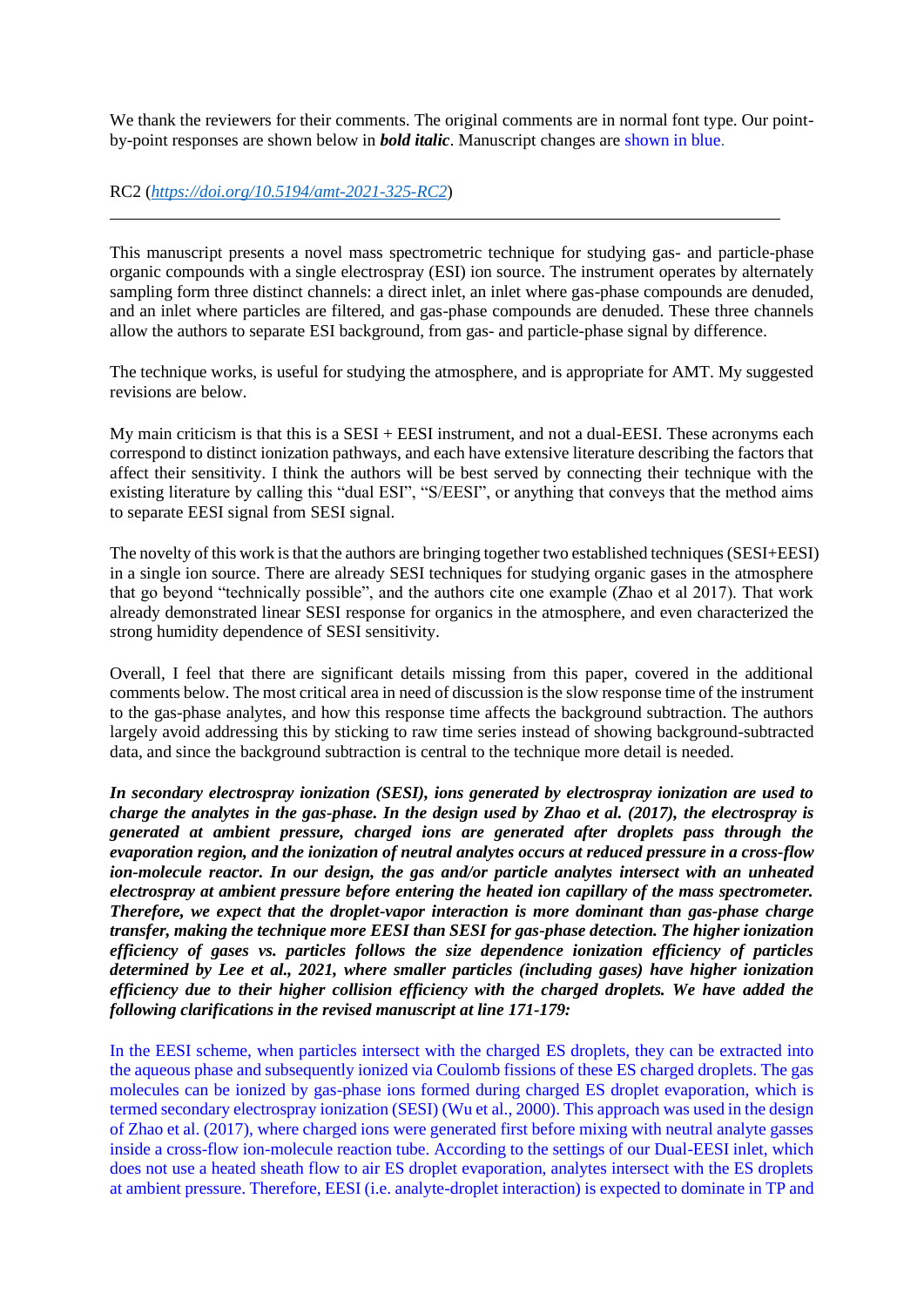PP channels, though SESI (i.e. ion-vapor interaction) may still occur in all channels including FP where gas desorption from the tubing wall coexists.

Line 70: What was the ESI working solution? Looks like AcN:Water and NaI dopant, and I'm guessing the solvent ratio is 1:1, but this needs to be added to methods

## *We added the description of the ESI operational condition at line 98-106:*

*"*Throughout the whole experiment, acetonitrile/H2O (50/50 v/v) doped with 100 ppm NaI was used as the ES working solution. A potential difference of around 2.6-2.9 kV relative to the MS interface was applied to the ES solution, and an air pressure difference of 300 to 600 mbar was applied to the ES solution bottle reservoir, delivering 2.7 – 5.4 μl min<sup>-1</sup> of ES solution via a polyimide fused silica capillary (o.d.: 369 μm and i.d.: 75 μm, BGB Analytik, Switzerland). The ES droplets intersected with the sample analytes before entering the heated TOF-capillary kept at 275 ◦C (<1 ms residence time), undergoing a Coulomb explosion as the ES droplets evaporated. The ions generated from organic molecules were detected predominantly  $(> 95 %$  relative abundance) as sodiated adducts  $([M+Na]^+)$  in the positive ionization mode by the TOF. The raw mass spectra (1 Hz) were post-averaged every 10 seconds using Tofware (version 2.5.13). All measured analyte signals were normalized by the most abundant electrospray ion (i.e.  $[NaI+Na]^+$ ) to account for the variation of the electrospray signal ( $\pm$  5 %).<sup>"</sup>

Line  $166$ :  $[M+H]^+$  ions for PTR-MS

# *We changed "M+1" to "[M+H]+"as requested.*

Line 177: EESI only occurs if there are soluble particles present to be intercepted by the ESI drops. So in the FP channel, only ESI is occurring, since there are no gas- or particle phase analytes. In the PP channel signal is due to both ESI and EESI. In the TP channel signal is  $ESI + EESI + SESI$ 

## *ESI is usually meant as the infusion electrospray solution, this is not the case for our ES configuration. Thus, we clarified the ionization scheme at line 171-179:*

*"*In the EESI scheme, when particles intersect with the charged ES droplets, they can be extracted into the aqueous phase and subsequently ionized via Coulomb fissions of these ES charged droplets. The gas molecules can be ionized by gas-phase ions formed during charged ES droplet evaporation, which is termed secondary electrospray ionization (SESI) (Wu et al., 2000). This approach was used in the design of Zhao et al. (2017), where charged ions were generated first before mixing with neutral analyte gasses inside a cross-flow ion-molecule reaction tube. According to the settings of our Dual-EESI inlet, which does not use a heated sheath flow to air ES droplet evaporation, analytes intersect with the ES droplets at ambient pressure. Therefore, EESI (i.e. analyte-droplet interaction) is expected to dominate in TP and PP channels, though SESI (i.e. ion-vapor interaction) may still occur in all channels including FP where gas desorption from the tubing wall coexists.*"*

Line 185: The FP measurements surrounding the TP measurement are very uneven, due to the slow response time of the camphor gas. The subtraction of FP from TP is critical for determining gas-phase signal later in the paper, and so the authors must discuss how they defined average FP signal for slowresponding gases.

**The average of the FP signal is defined as the average signal during the second FP measurement window, FP<sup>2</sup> in the TP-FP1-PP-FP<sup>2</sup> cycle. We demonstrated in Figure S13 that the FP signal of camphor does not vary by more than few % within the background/sampling measurement period ratio of 0.1 – 1 as discussed in line 190-193. Slow responding gases such as semivolatiles were addressed in Figures S5 and S18 where C9H12O4-5 require 4 minutes to reach it previous background level. We have clarified our choice of background measurement in the revised text:**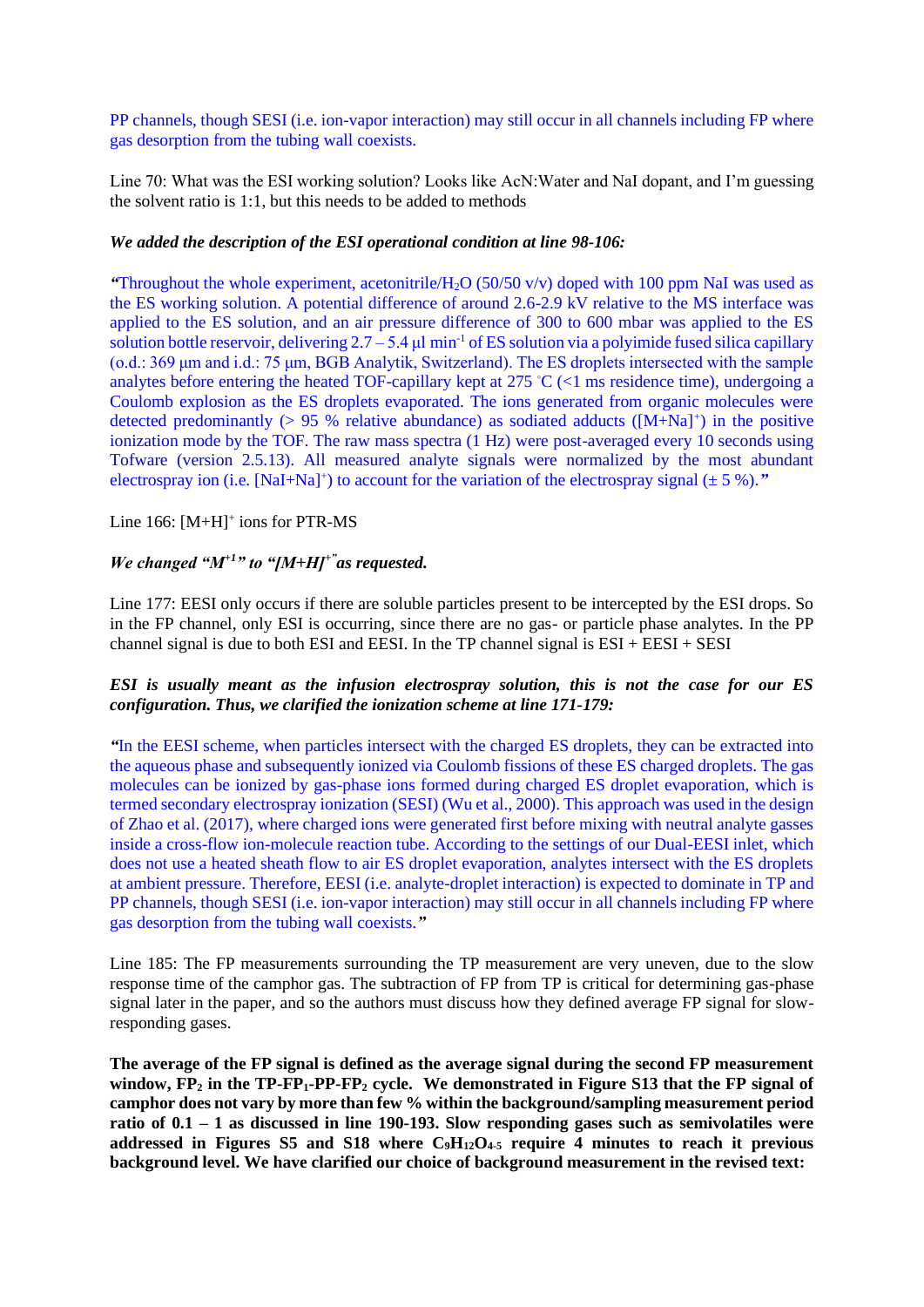#### *In Section 3.1, line 182-184:*

**"Each complete sampling cycle proceeds as follows:**  $FP_0-TP-FP_1-PP-FP_2$ **, where**  $FP_0$  **is the**  $FP_2$ measurement from the previous measurement cycle. Both camphor and levoglucosan with concentrations of approximately 500 pptv and 10  $\mu$ g m<sup>-3</sup> respectively, were measured during TP measurements (blue shade). During the combined  $FP_1-PP-FP_2$  period in Figure 2a, the camphor signal decreased by a factor of 50.*"*

## *In Section 3.1, Line 194-207:*

*"*The background signals of the Dual-EESI vary by less than a factor of 2 for all the tested sampling sequences and are reproducible during  $FP_1$  and  $FP_2$  measurements. Similarly, for semivolatile compounds generated from precursor oxidation (Figure 4 and Figure S18), the average signal measured during  $FP_1$  and  $FP_2$  periods are lower than 15% and 10% of the TP signals, respectively. Averaged  $FP_2$ measurements remain consistent for different sampling durations (Figure S13), indicating that background buildup is negligible. The rise time from  $\overline{FP}_0$  (i.e.  $\overline{FP}_2$  of the previous cycle) to TP as shown in Figure 2 is very short (< 1 min) compared to that observed using ion-molecule reaction (IMR) CIMS (Palm et al., 2019), where it was required to carry out fast zero measurements to account for vapor-wall interactions. For the Dual-EESI inlet, such effects are likely minor given the fast rise time and consistency of  $FP_2$ . Therefore, we use  $FP_2$  as our background measurement. This is similar to the background treatment of single-phase EESI (Lopez-Hilfiker et al., 2019), which follows a  $FP_0-PP-FP_1$ sampling scheme and uses the average of  $FP_0$  and  $FP_1$  as the background, where  $FP_0$  is the  $FP_1$ measurement of the previous cycle. As a result, the Dual-EESI is able to provide quasi-simultaneous gas- and particle-phase measurements for standard compounds with measurement cycle periods as low as 5 minutes, including background correction. This capability was further tested below using environmentally relevant complex mixtures of gases and particles.*"* 

Fig 3: Should y-axis read "Relative Signal" instead of "Relative Gas Concentration"?

## *Both figures are relative signal from EESI where the signals were generated by ionization of either gas-only or particle-only analytes. Thus, we labelled y-axis as "Relative Gas Concentration" and "Relative Particle Concentration" for clarity.*

Fig 3: There is clear and consistent structure to the residuals of gas-phase (SESI) sensitivity, and the authors must address this. I do not agree that this is a linear response for gas-phase analytes.

## *While we agree with the reviewer that residuals seem to have a structure in Figure 3, the point does not deviate strongly from linearity with errors less than 20% (and R<sup>2</sup> = 0.94). In addition, we have little statistics to support a non-linear relationship. For example, the comparisons between the Dual-EESI and Nitrate-CIMS in Figure 6 indicate a linear relationship.*

Fig 6: I am unable to follow the significance of including the deprotonation ionization pathway from the nitrate CIMS. Are these data points all from a single experiment? Or did the authors run separate experiments with difference conditions in the Nitrate CIMS IMR? If it's all one experiment, then some acids are being detected as both [M+NO3]- and [M-H]- by the nitrate CIMS (e.g. C9H12O5, C9H14O5, and C9H16O5). Those two nitrate CIMS peaks would correspond to a single SESI peak [M+Na]+; so the authors should be summing the two nitrate CIMS signals in order to plot against the SESI signal, and not plotting the nitrate CIMS ionization mechanisms separately. There is no discussion in the text to help the reader understand the significance of the two ionization schemes, and the authors must add clarification.

*All data points were taken from a single experiment where the precursor concentrations were varied. The [M+NO3] - and [M-H]- ions were observed in the same Nitrate-CIMS spectra. Following the reviewer's suggestion, we added the sum of the [M+NO3] - and [M-H]- ion intensities in the figure when the same compound undergoes two ionization pathways. Since linearity is observed between*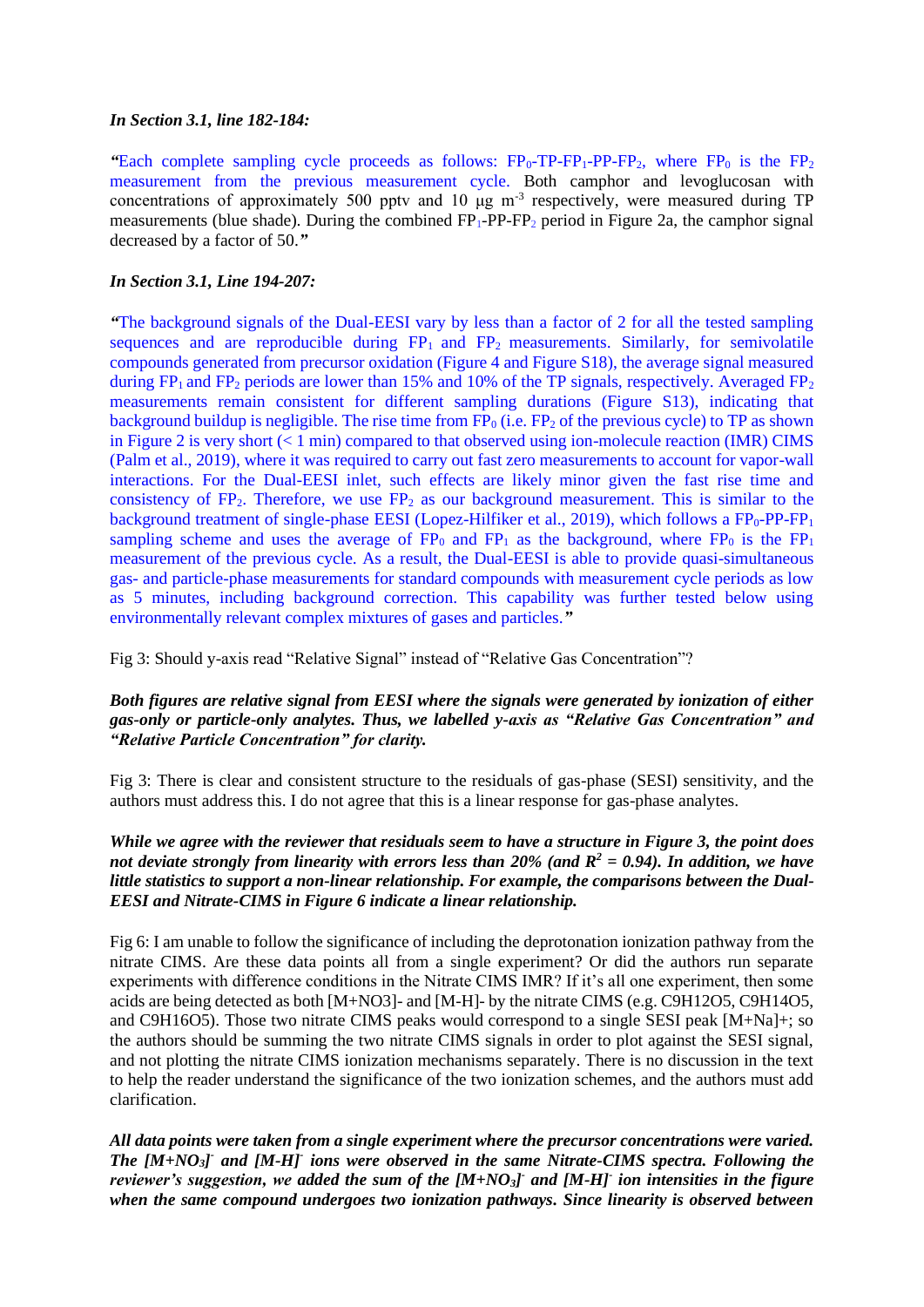*[M+NO3] - or [M-H]- ions of Nitrate-CIMS to [M+Na]<sup>+</sup> ions of the Dual-EESI, combined linearity is*  also expected for sum of the  $[M+NO_3]$  and  $[M-H]$  ions from CIMS as shown in the updated figure *below.* 



*We updated the caption that the two ionization pathways of Nitrate-CIMS for the same compound may not have the same sensitivities.*

*Updated caption for Figure 6*: *"*Comparison between the Dual-EESI and Nitrate-CIMS for a series of TMB oxidation products in the gas phase. Since some analytes detected in Nitrate-CIMS might have two ionization pathways via deprotonation or nitration, for each analyte M, we compared [M-H]<sup>-</sup>, [M+NO<sub>3</sub>] and [M-H]<sup>-</sup>+ [M+NO<sub>3</sub>] from Nitrate-CIMS to the [M+Na]<sup>+</sup> of the Dual-EESI. Please note that summation of detected ions in CIMS was only implemented for ions which can be detected in both [M-H]<sup>-</sup> and [M+NO<sub>3</sub>]<sup>-</sup> of the same compound, where their respective sensitivities in Nitrate-CIMS may differ. (a) Normalized signal of the Dual-EESI and the Nitrate-CIMS to their respective maxima where the color scale indicates the oxygen number. (b) Averaged intensity ratio between the Dual-EESI in the gas phase and Nitrate-CIMS for TMB products with different oxygen numbers (C<sub>9</sub>H<sub>12,14,16</sub>O<sub>3-8</sub>)."

Modified line 324-326: "Figure 6a shows that Na<sup>+</sup>-adduct formation in the Dual-EESI in the gas phase is linear with respect to the two different ionization pathways of the Nitrate CIMS, where some analytes undergo two different ionization pathways (Riva et al., 2019).*"*

Line 335: There is no discussion of how the saturation concentration for Figure 7 is calculated. Is it based on the attributed molecular formula? What conclusion am I supposed to draw from the C\* trend?

*The original figure caption cited Donahue et al. (2011) for the calculation of saturation concentration; we now clarify that this is based on molecular formulae. Using this calculation, we demonstrated that saturation concentration cannot explain the relative gas-to-particle sensitivity response of the Dual-EESI. This is now stated in the manuscript at line 344-348:*

*"*The spread in Figure 7 indicates that the saturation vapor concentration alone is insufficient to describe the differences in gas vs. particle relative response factors for the Dual-EESI. Other factors such as diffusivity may also contribute, the unclear correlation ( $R^2$  = 0.115) between the gas/particle sensitivity ratio and binary diffusivity values estimated using only molecular formulae (Fuller et al., 1996) could be caused by the lacking knowledge of analyte structures.*"*

Figure 7: are those actually arbitrary units? Or is that signal? The authors confidently discuss signal ratios, so I think this is signal, but that's not clear.